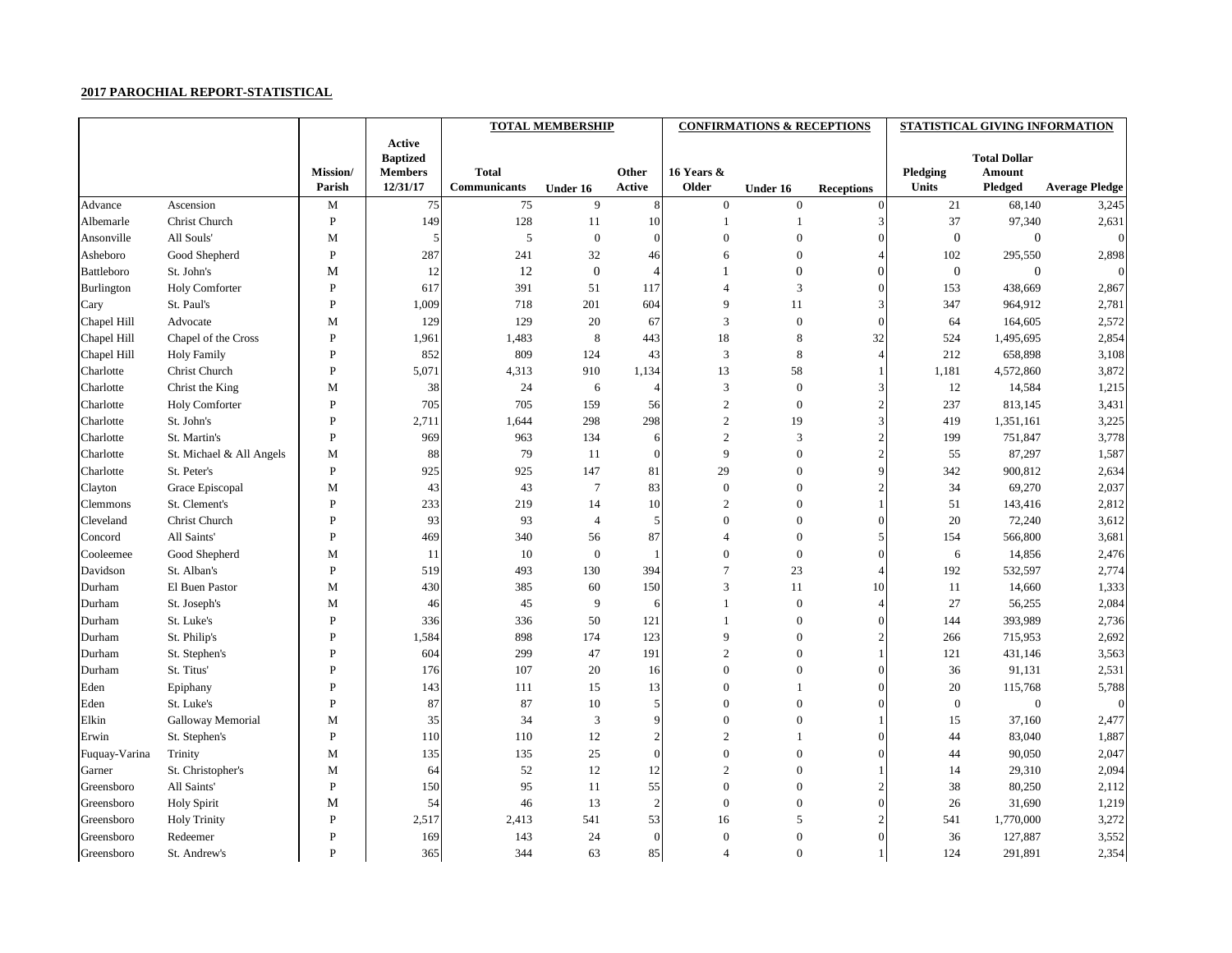## **2017 PAROCHIAL REPORT-STATISTICAL**

|                    |                   |                           |                            |                                     | <b>TOTAL MEMBERSHIP</b> |                        |                     | <b>CONFIRMATIONS &amp; RECEPTIONS</b> |                   |                          | STATISTICAL GIVING INFORMATION |                       |
|--------------------|-------------------|---------------------------|----------------------------|-------------------------------------|-------------------------|------------------------|---------------------|---------------------------------------|-------------------|--------------------------|--------------------------------|-----------------------|
|                    |                   |                           | Active                     |                                     |                         |                        |                     |                                       |                   |                          |                                |                       |
|                    |                   |                           | <b>Baptized</b>            |                                     |                         |                        |                     |                                       |                   |                          | <b>Total Dollar</b>            |                       |
|                    |                   | <b>Mission/</b><br>Parish | <b>Members</b><br>12/31/17 | <b>Total</b><br><b>Communicants</b> |                         | Other<br><b>Active</b> | 16 Years &<br>Older |                                       |                   | Pledging<br><b>Units</b> | <b>Amount</b>                  | <b>Average Pledge</b> |
|                    |                   |                           |                            |                                     | Under 16                |                        |                     | Under 16                              | <b>Receptions</b> |                          | <b>Pledged</b>                 |                       |
| Greensboro         | St. Barnabas'     | M                         | 237                        | 237                                 | 28                      | $28\,$                 | $\overline{0}$      | $\theta$                              |                   | 38                       | 109,120                        | 2,872                 |
| Greensboro         | St. Francis       | $\mathbf{P}$              | 627                        | 568                                 | 61                      | 66                     | $\mathcal{R}$       | 8                                     |                   | 210                      | 627,230                        | 2,987                 |
| Halifax            | St. Mark's        | M                         | 15                         | 15                                  | $\mathbf{0}$            |                        |                     |                                       |                   | 6                        | 13,075                         | 2,179                 |
| Hamlet             | All Saints'       | M                         | 82                         | 82                                  | $\theta$                |                        |                     | $\Omega$                              |                   | 14                       | 34,660                         | 2,476                 |
| Haw River          | St. Andrew's      | M                         | 79                         | $72\,$                              | 10                      |                        |                     | $\theta$                              |                   | 23                       | 72,000                         | 3,130                 |
| Henderson          | Holy Innocents    | $\mathbf{P}$              | 395                        | 383                                 | 34                      | 55                     |                     | 10                                    |                   | 53                       | 200,000                        | 3,774                 |
| Henderson          | St. John's        | M                         | 28                         | 15                                  | $\theta$                | $\Omega$               | $\Omega$            | $\theta$                              |                   | $\theta$                 | $\mathbf{0}$                   | $\vert$ 0             |
| <b>High Point</b>  | St. Christopher's | $\mathbf{P}$              | 124                        | 124                                 | 5                       | $\Omega$               |                     | $\theta$                              |                   | 25                       | 56,894                         | 2,276                 |
| <b>High Point</b>  | St. Mary's        | P                         | 812                        | 555                                 | 71                      |                        |                     | $\Omega$                              |                   | 203                      | 682,415                        | 3,362                 |
| Hillsborough       | St. Matthew's     | P                         | 340                        | 340                                 | 50                      | 191                    |                     | $\Omega$                              |                   | 165                      | 425,131                        | 2,577                 |
| Huntersville       | St. Mark's        | P                         | 360                        | 304                                 | 80                      | $\Omega$               |                     | $\Omega$                              |                   | 114                      | 361,355                        | 3,170                 |
| Jackson            | Saviour           | M                         | 54                         | 54                                  | 5                       |                        | $\Omega$            | $\Omega$                              |                   | $\boldsymbol{0}$         | 20,000                         | #DIV/0!               |
| Kernersville       | St. Matthew's     | M                         | 105                        | 83                                  | 5                       |                        | $\Omega$            | $\theta$                              |                   | 26                       | 53,000                         | 2,038                 |
| Laurinburg         | St. David's       | M                         | 49                         | 44                                  | 5                       | 13                     |                     | $\Omega$                              |                   | 22                       | 43,845                         | 1,993                 |
| Lexington          | Grace             | ${\bf P}$                 | 274                        | 163                                 | 24                      |                        |                     | $\Omega$                              |                   | 78                       | 263,005                        | 3,372                 |
| Littleton          | St. Alban's       | M                         | 27                         | $23\,$                              | $\Omega$                |                        | $\Omega$            | $\Omega$                              |                   | 21                       | 44,880                         | 2,137                 |
| Louisburg          | St. Matthias'     | M                         | 15                         | 15                                  | $\Omega$                | $\Omega$               | $\Omega$            | $\Omega$                              |                   | $\mathbf{0}$             | $\boldsymbol{0}$               | $\vert$ 0             |
| Louisburg          | St. Paul's        | M                         | 95                         | 67                                  |                         | 29                     | $\Omega$            |                                       |                   | 25                       | 41,406                         | 1,656                 |
| Mayodan            | Messiah           | M                         | 54                         | 54                                  | 7                       | $\Omega$               |                     | $\Omega$                              |                   | 22                       | 51,000                         | 2,318                 |
| Monroe             | St. Paul's        | ${\bf P}$                 | 181                        | 133                                 | 23                      | 6                      | $\theta$            | $\theta$                              |                   | 88                       | 238,464                        | 2,710                 |
| Mooresville        | St. James'        | M                         | 53                         | 53                                  | 11                      |                        | $\Omega$            | $\Omega$                              |                   | 14                       | 16,010                         | 1,144                 |
| Mooresville        | St. Patrick's     | $\mathbf{P}$              | 457                        | 288                                 | 42                      | 3                      | 6                   | $\Omega$                              |                   | 102                      | 370,695                        | 3,634                 |
| <b>Mount Airy</b>  | Trinity           | P                         | 270                        | 270                                 | 19                      | 26                     | $\theta$            | $\theta$                              |                   | 53                       | 200,408                        | 3,781                 |
| Oxford             | St. Cyprian's     | M                         | 56                         | 56                                  | 16                      | 11                     | $\theta$            |                                       |                   | 33                       | 45,000                         | 1,364                 |
| Oxford             | St. Stephen's     | $\mathbf{P}$              | 220                        | 210                                 | 11                      |                        | $\Omega$            |                                       |                   | 60                       | 181,586                        | 3,026                 |
| Pittsboro          | St. Bartholomew's | P                         | 213                        | 213                                 | 6                       | 11                     | 3                   | $\theta$                              |                   | 52                       | 119,070                        | 2,290                 |
| Raleigh            | Christ Church     | P                         | 2,995                      | 2,978                               | 612                     | $\overline{0}$         | 18                  | 46                                    |                   | 803                      | 2,349,961                      | 2,926                 |
| Raleigh            | Good Shepherd     | P                         | 1,497                      | 901                                 | 36                      | 100                    | 3                   |                                       |                   | 185                      | 565,728                        | 3,058                 |
| Raleigh            | Nativity          | P                         | 592                        | 592                                 | 122                     | $\Omega$               | 5                   | 17                                    |                   | 183                      | 450,516                        | 2,462                 |
| Raleigh            | St. Ambrose       | $\mathbf{P}$              | 388                        | 379                                 | 45                      |                        | $\overline{2}$      | $\overline{0}$                        |                   | 98                       | 329,782                        | 3,365                 |
| Raleigh            | St. Mark's        | P                         | 285                        | 285                                 | 33                      |                        | $\boldsymbol{0}$    | $\Omega$                              |                   | 84                       | 249,242                        | 2,967                 |
| Raleigh            | St. Michael's     | $\mathbf{P}$              | 2,076                      | 1,468                               | 371                     | 324                    | $\,8\,$             | 23                                    | 13                | 535                      | 1,575,218                      | 2,944                 |
| Raleigh            | St. Timothy's     | P                         | 815                        | 558                                 | 103                     |                        | 5                   | 3                                     |                   | 197                      | 337,059                        | 1,711                 |
| Reidsville         | St. Thomas'       | ${\bf P}$                 | 136                        | 113                                 | 3                       |                        | $\boldsymbol{0}$    | 0                                     |                   | 47                       | 136,900                        | 2,913                 |
| Ridgeway           | Good Shepherd     | M                         |                            | $\overline{7}$                      | $\boldsymbol{0}$        |                        | $\boldsymbol{0}$    |                                       |                   | 6                        | 4,245                          | 708                   |
| Roanoke Rapids     | All Saints'       | ${\bf P}$                 | 140                        | 114                                 | Δ                       | 41                     | $\boldsymbol{0}$    | 0                                     |                   | 40                       | 84,824                         | 2,121                 |
| Rockingham         | Messiah           | $\mathbf{P}$              | 16                         | 16                                  | $\overline{0}$          | $\Omega$               | $\boldsymbol{0}$    |                                       |                   |                          | 1,300                          | 1,300                 |
| <b>Rocky Mount</b> | Good Shepherd     | P                         | 483                        | 411                                 | 71                      | 33                     |                     | $\Omega$                              |                   | 124                      | 342,510                        | 2,762                 |
| <b>Rocky Mount</b> | St. Andrew's      | ${\bf P}$                 | 367                        | 350                                 | 10                      |                        | $\boldsymbol{0}$    | $\theta$                              |                   | 81                       | 214,948                        | 2,654                 |
| Roxboro            | St. Mark's        | M                         | 23                         | $23\,$                              |                         | 13                     | $\boldsymbol{0}$    | $\boldsymbol{0}$                      |                   | $\overline{7}$           | 16,680                         | 2,383                 |
|                    |                   |                           |                            |                                     |                         |                        |                     |                                       |                   |                          |                                |                       |